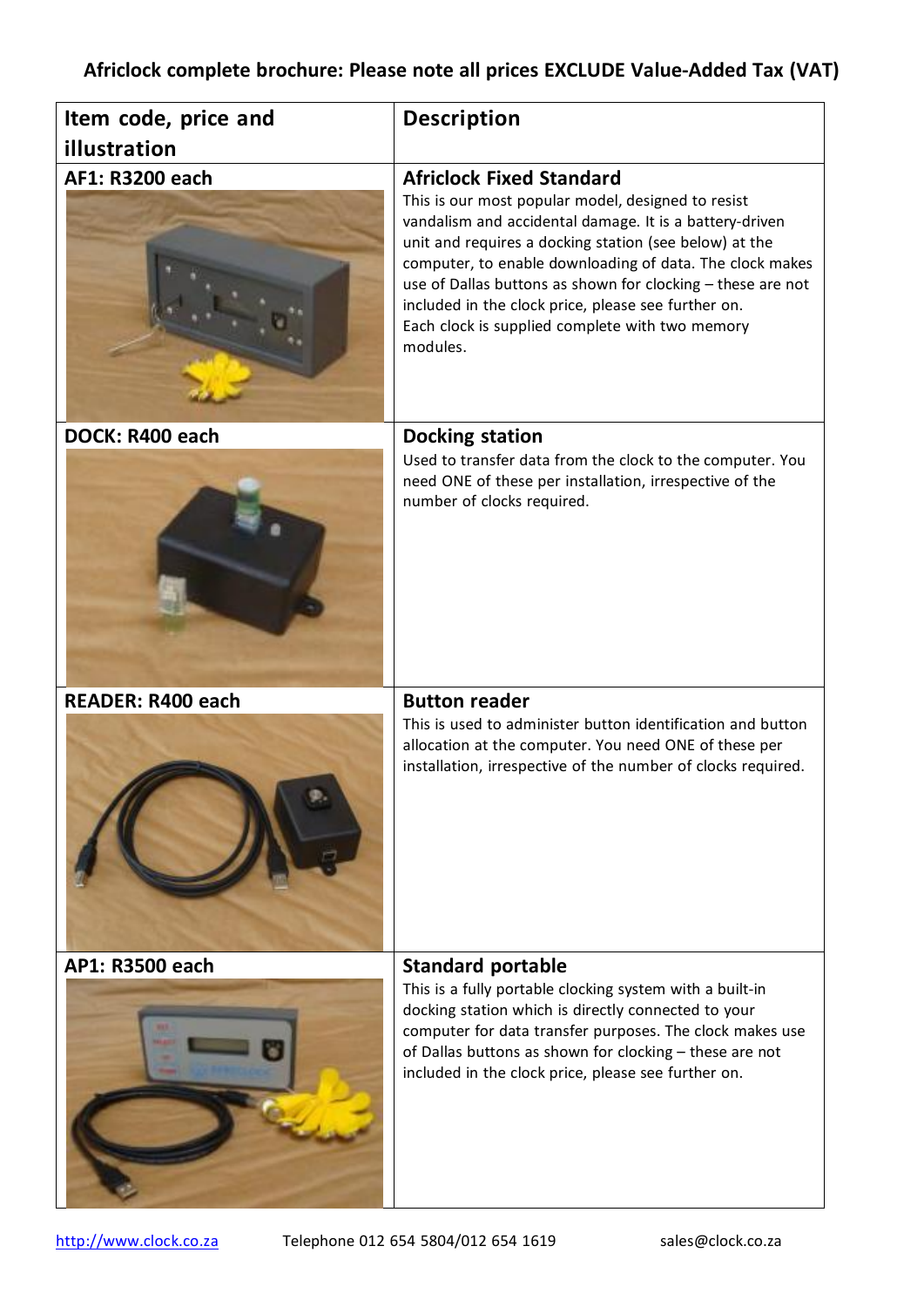| <b>AP1MOUNT: R200 each</b> | Mounting kit for standard portable clock                                                                                                                                                                                                                                                                                                                                                                                                                                                                                                                                                                                                                |
|----------------------------|---------------------------------------------------------------------------------------------------------------------------------------------------------------------------------------------------------------------------------------------------------------------------------------------------------------------------------------------------------------------------------------------------------------------------------------------------------------------------------------------------------------------------------------------------------------------------------------------------------------------------------------------------------|
| AP2: R3500 each            | Robust portable<br>This clock was designed for rough environments. It<br>has no control buttons and no display, and consists of<br>a strong, dustproof construction. Please note: It is<br>NOT waterproof! The clock makes use of Dallas buttons as<br>shown for clocking - these are not included in the clock<br>price, please see further on.<br>It has a built-in docking station which is directly<br>connected to your computer for data transfer<br>purposes.                                                                                                                                                                                    |
| FACE: R8000 each           | <b>Faceclock</b><br>This is our top of the range unit, making use of face<br>recognition augmented by fingerprints and/or a proximity<br>card to put a stop to clock fraud or buddy clocking. It is a<br>standalone, 220V-driven unit (with 12V backup battery<br>giving at least one working day). It uses a USB flash disk for<br>data storage and transfer.<br>The unit is designed to clock around 70-100 workers per<br>shift - clock transactions typically take between 5-10<br>seconds per worker, rendering the clock capable of<br>processing 7-10 people per minute. Therefore, 100<br>workers should take around 10 to 15 minutes to clock. |